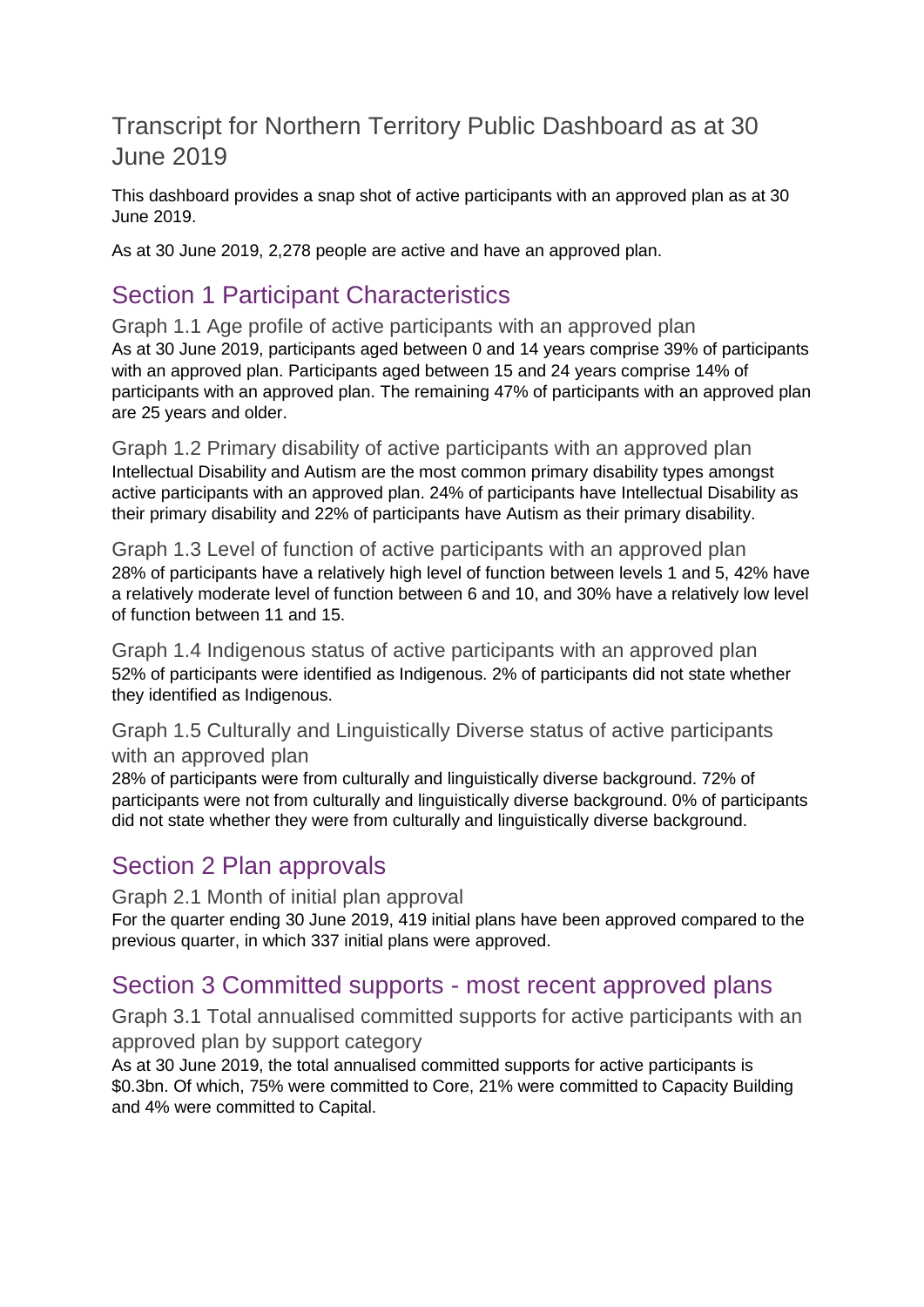Graph 3.2 Total annualised committed supports for active participants with an approved plan by primary disability

Participants with Intellectual Disability and Acquired Brain Injury receive the highest proportion of total annualised committed supports amongst all active participants with an approved plan. Participants with Intellectual Disability receive 26% of the total committed supports, while participants with Acquired Brain Injury receive 16% of the total committed supports.

Graph 3.3 Total annualised committed supports for active participants with an approved plan by age group

The 0 to 14, 15 to 24, and 25+ age groups represent 9%, 16% and 75% respectively of total committed supports.

Graph 3.4 Total annualised committed supports for active participants with an approved plan by level of function

Participants with level of function between 11 and 15 have relatively lower function or a higher level of disability, and they receive 55% of total committed supports. Participants with level of function between 6 and 10 have a relatively moderate level of function or disability, and they receive 36%. Participants with a level of function between 1 and 5 have relatively high level of function or a low level of disability, and they receive 9% of total committed supports.

# Section 4. Annualised committed supports - most recent approved plans

Graph 4.1 Distribution of active participants with an approved plan by annualised committed support band

As at 30 June 2019, 18% of active participants with an approved plan have annualised committed supports in the range \$50,001-\$100,000, 16% in the range \$250,001+, and 14% in the range \$30,001-\$50,000.

Graph 4.2 Average annualised committed supports for active participants with an approved plan by primary disability

Participants with Acquired Brain Injury as their primary disability constitute 8% of active participants and receive the highest amount of annualised committed supports, followed by Spinal Cord Injury which constitutes 3% of active participants.

Graph 4.3 Average annualised committed supports for active participants with an approved plan by age group

Participants in the 25 to 34 years age group receive the highest amount of average annualised committed supports, and the 65 plus years age group receive the second highest amount of average annualised committed supports.

Graph 4.4 Average annualised committed supports for active participants with an approved plan by level of function

The average annualised committed supports for participants with relatively high functional capacity (corresponding to a level of function between 1 and 5) is \$41,908, whereas the average annualised committed supports for participants with relatively low functional capacity (corresponding to a level of function between 11 and 15) is \$235,182.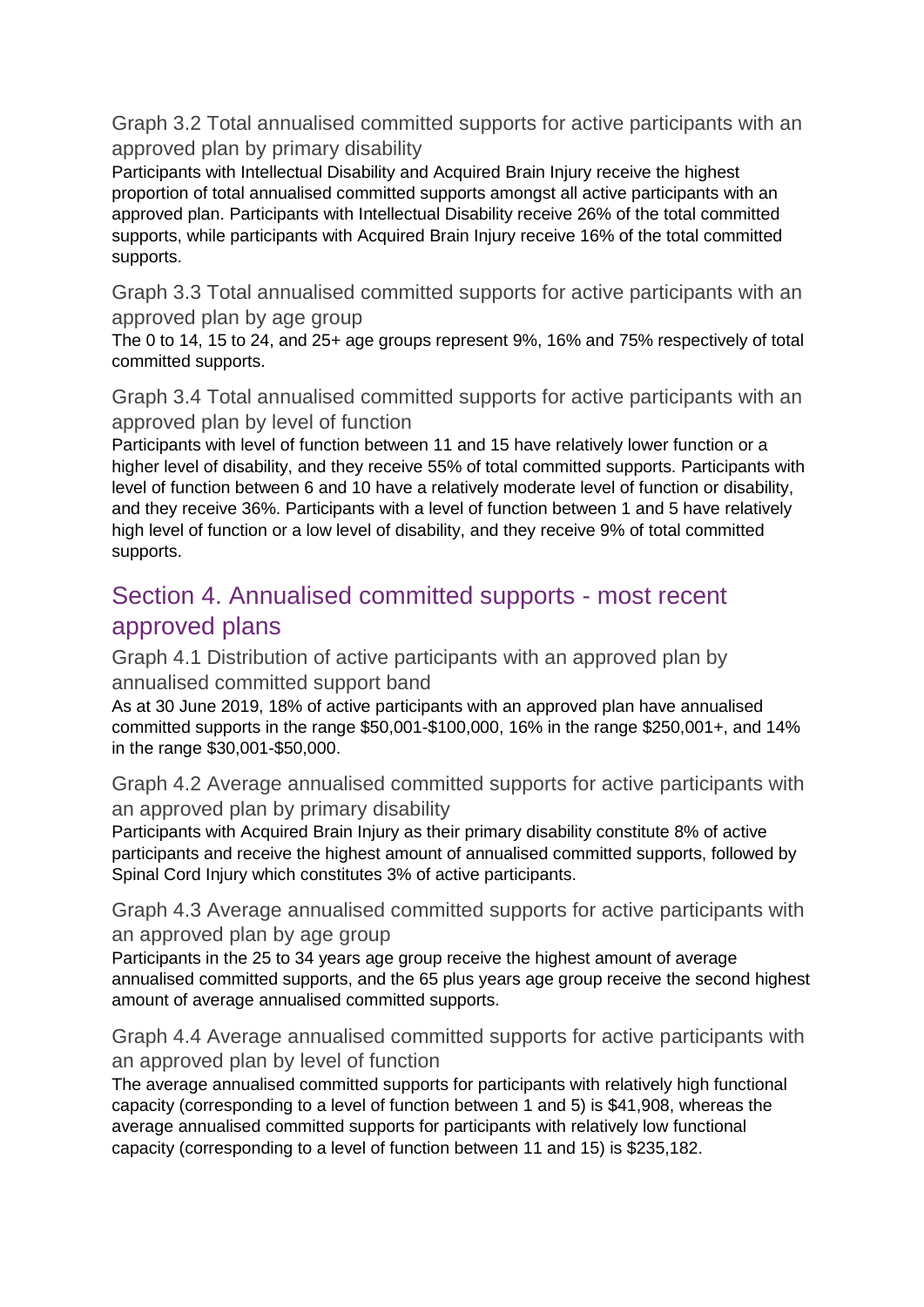# Section 5. Providers

#### Graph 5.1 Registered providers by entity type

As at 30 June 2019, there are 848 registered providers, 187 are Sole Traders and 661 are Organisations.

### Table 5.2 Registered providers by registration group

The most common registration groups are Innovative Community Participation (238 providers registered), followed by Communication and information equipment (182 providers registered) and Accommodation / Tenancy Assistance (141 providers registered).

### Section 6. Participants and carers outcomes and support packages by participant age group

Participants and carers outcome indicators reported are from baseline outcomes data collected on participants when they receive their initial plan. Outcomes data was collected using the Short Form Outcomes Framework (SFOF) questionnaires. Participants with an initial plan approved during the period between 1 July 2016 and 30 June 2019 are included.

Participant age group: birth to before starting school

Description of key participant outcome domains: Outcome statements for children aged 0-6 years (or school entry):

1. Children gain functional, developmental and coping skills that are appropriate to their ability and circumstances / specialist services.

2. Children show evidence of self-determination in their everyday lives.

3. Children participate meaningfully in family life.

4. Children participate meaningfully in community life.

Graph 6.1 Selected participant outcome indicators from participants aged between birth and before starting school

For participants age 0 to before starting school: 66% of parents or carers have concerns in 6 or more areas; 58% say their child is able to tell them what he or she wants; 50% of children can make friends outside family; 68% of children participate in age appropriate community, cultural or religious activities; and 56% of children are welcomed or actively included.

Description of key carer outcome domains:

Outcome statements for families / carers of children with disability aged 0-6 years:

1. Families know their rights and advocate effectively for their children.

2. Families feel supported.

3. Families are able to gain access to desired services, programs, and activities in their community.

4. Families help their children develop and learn.

5. Families enjoy health and wellbeing.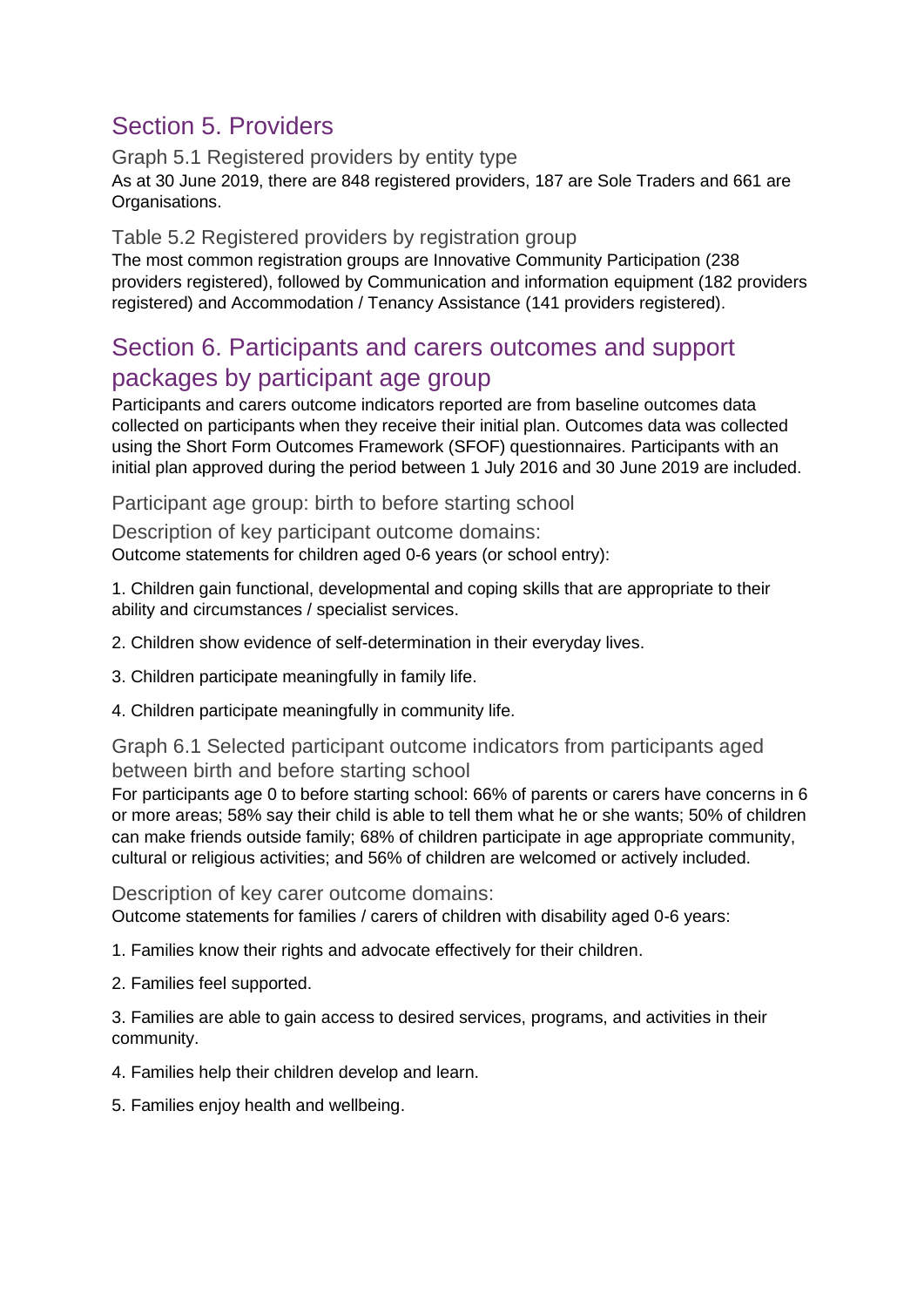Graph 6.3 Selected carer outcome indicators from participants aged 0 to 14 years of age

For carers of participants starting school to 14: 14% receive Carer Payment; 35% receive Carer Allowance; 47% work in a paid job; 52% say they (and their partner) are able to work as much as they want; 62% are able to advocate for their child; 50% have friends and family they see as often as they like; 83% feel confident in supporting their child's development; and 88% rate their health as good, very good or excellent.

Graph 6.5 Distribution of active participants with an approved plan by level of function for age 0 - 6 years

For the 0 to 6 years age group, 65% of participants have a relatively high level of function or low level of disability and 13% have a relatively low level of function or high level of disability.

Graph 6.6 Distribution of active participants with an approved plan by primary disability for aged 0 - 6 years

31% of participants have Autism in the 0 to 6 years age group, while 29% have Developmental delay and 11% have Intellectual Disability.

Graph 6.7 Distribution of active participants with an approved plan by annualised committed support band for ages 0 - 6 years

The largest proportion of participants in the 0 to 6 years age group have annualised supports in the \$15,001-\$20,000 range (35% of participants in the age group), followed by \$10,001- \$15,000 (22% of participants in the age group) and \$30,001-\$50,000 (16% of participants in the age group).

Graph 6.8 Total annualised committed supports for active participants with an approved plan by support category for aged 0 - 6 years Capacity Building - Daily Activities is the support category receiving the most committed

supports (76% of the total annualised committed supports for the age group), followed by Capacity Building - Support Coordination (8%) and Core - Daily Activities (6%).

Participant age group: starting school to age 14

Description of key participant outcome domains:

Outcome statements for children aged 7 (or school entry) to 14 years:

1. Children gain functional, developmental and coping skills that are appropriate to their ability and circumstances / specialist services.

2. Children show evidence of self-determination in their everyday lives.

3. Children participate meaningfully in family life.

4. Children participate meaningfully in community life.

### Graph 6.9 Selected participant outcome indicators from participants between starting school and aged 14

For the 7 to 14 years age group: 24% of children are developing functional, learning and coping skills appropriate to their ability and circumstances; 29% are becoming more independent; 16% spend free time with friends without an adult present; 66% have a genuine say in decisions about themselves; 46% attend school in a mainstream class; 62% make friends with people outside the family; 34% spend time after school and on weekends with friends or in mainstream programs; and 76% are welcomed or actively included.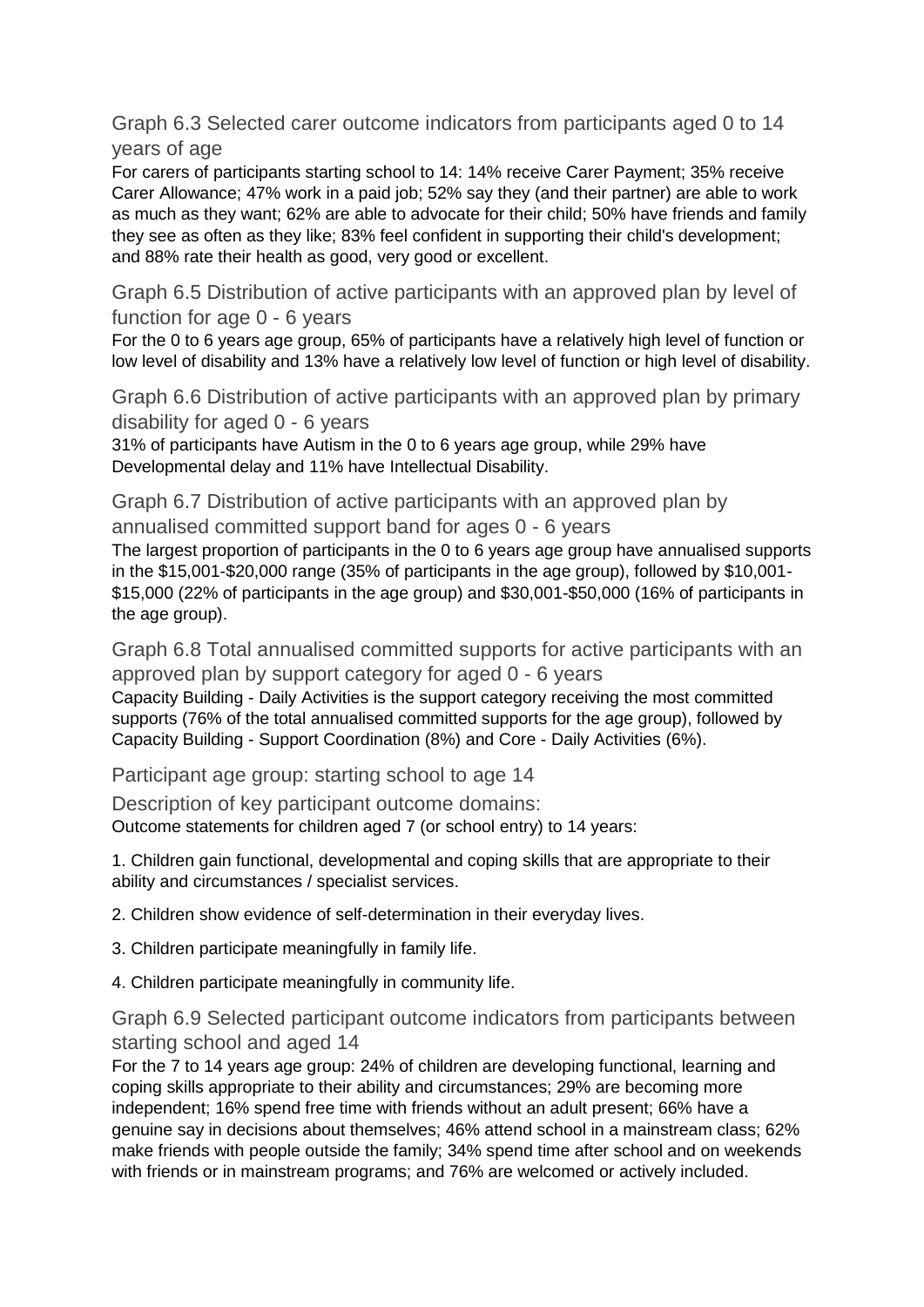Description of key carer outcome domains:

Outcome statements for families / carers of children with disability aged 7 to 14 years:

1. Families know their rights and advocate effectively for their children.

2. Families feel supported.

3. Families are able to gain access to desired services, programs, and activities in their community.

4. Families help their children develop and learn.

5. Families enjoy health and wellbeing.

Graph 6.11 Selected carer outcome indicators from participants aged between birth and aged 14 years

14% receive Carer Payment; 35% receive Carer Allowance; 47% work in a paid job; 52% say they (and their partner) are able to work as much as they want; 62% are able to advocate for their child; 50% have friends and family they see as often as they like; 83% feel confident in supporting their child's development; and 88% rate their health as good, very good or excellent.

Graph 6.13 Distribution of active participants with an approved plan by level of function for age 7 to 14 years

For the 7 to 14 years age group, 40% of participants have a high level of function and 38% have a medium level of function.

Graph 6.14 Distribution of active participants with an approved plan by primary disability for age 7 to 14 years

52% of participants have Autism in the 7 to 14 years age group, while 26% have Intellectual Disability and 6% have Cerebral Palsy.

Graph 6.15 Distribution of active participants with an approved plan by annualised committed support band for age 7 to 14 years The largest proportion of participants in the 7 to 14 years age group have annualised supports in the \$30,001-\$50,000 range (21% of the participants in the age group), followed by \$10,001-\$15,000 (19%) and \$10,001-\$15,000 (19%).

Graph 6.16 Total annualised committed supports for active participants with an approved plan by support category for age 7 to 14 years Capacity Building - Daily Activities is the support category receiving the most committed supports (40% of the total annualised committed supports for the age group), followed by Core - Daily Activities (17%) and Capacity Building - Support Coordination (12%).

Participant age group: age 15 to 24

Description of key participant outcome domains: The adult framework consists of 8 participant domains:

- 1. Choice and control.
- 2. Daily living activities.
- 3. Relationships.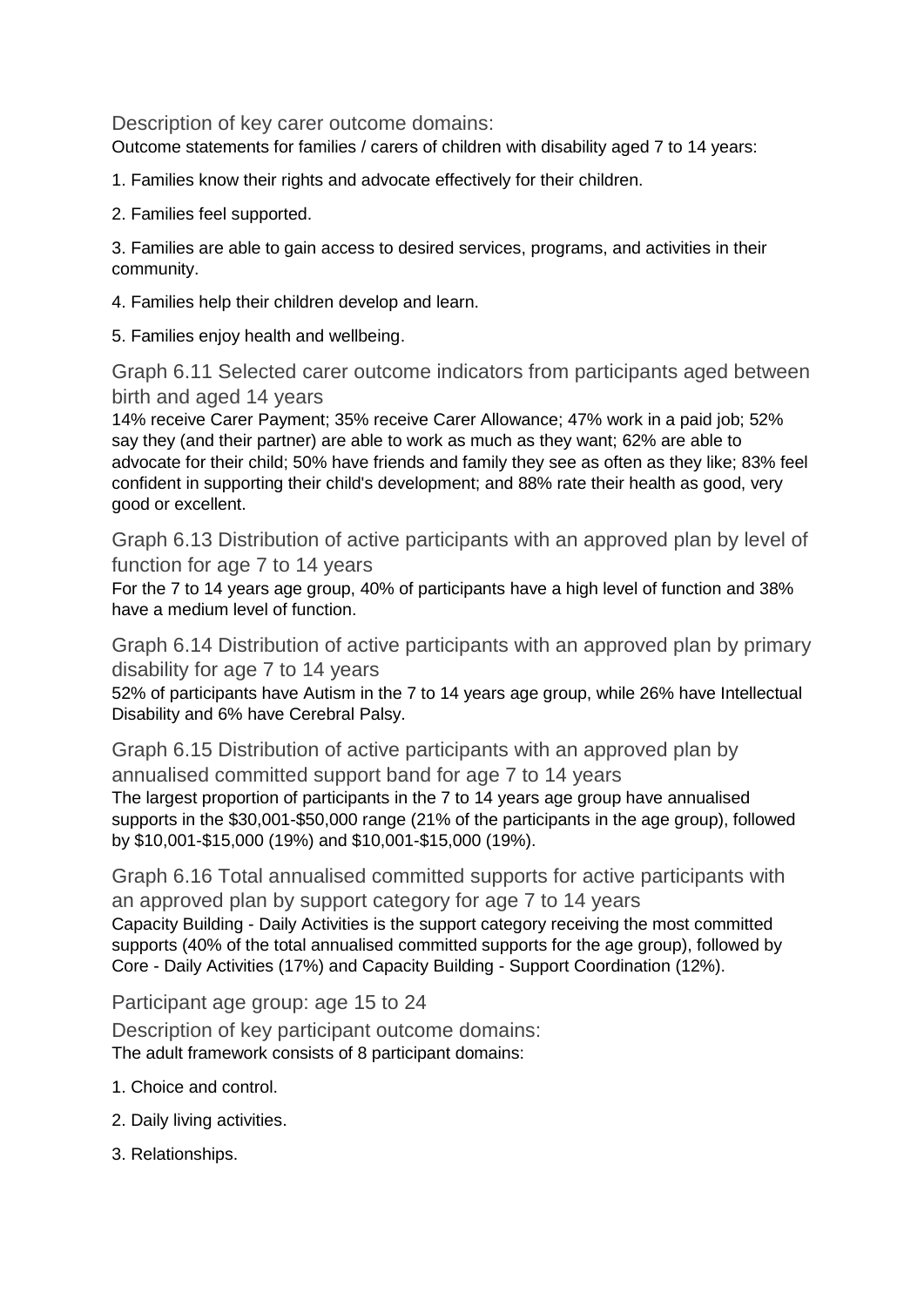- 4. Home.
- 5. Health and wellbeing.
- 6. Lifelong learning.
- 7. Work.
- 8. Social, community and civic participation.

Graph 6.17 Selected outcome indicators from participants aged 15 to 24 For the 15 to 24 years age group: 27% are happy with the level of independence/control they have now; 33% choose what they do each day; 16% were given the opportunity to participate in a self-advocacy group meeting; 87% want more choice and control in their life; 28% have no friends other than family or paid staff; 77% are happy with their home; 82% feel safe or very safe in their home; 73% rate their health as good, very good or excellent; 66% did not have any difficulties accessing health services; 21% currently attend or previously attended school in a mainstream class; 13% have a paid job; 12% volunteer; and 46% were actively involved in a community, cultural or religious group in the last year.

Description of key carer outcome domains:

Outcome statements for families / carers of participants aged 15 to 24 years:

- 1. Families know their rights and advocate effectively for their young person with disability.
- 2. Families have the support they need to care.

3. Families are able to gain access to desired services, programs, and activities in their community.

- 4. Families help their young person become independent.
- 5. Families enjoy health and wellbeing.

Graph 6.19 Selected outcome indicators from carers of participants aged 15 to 24

16% receive Carer Payment; 22% receive Carer Allowance; 57% work in a paid job; 60% are able to work as much as they want; 61% are able to advocate for their family member; 49% have friends and family they see as often as they like; 35% know what their family can do to enable their family member with disability to become as independent as possible; and 81% rate their health as good, very good or excellent.

Graph 6.21 Distribution of active participants with an approved plan by level of function for age 15 to 24 years

For the 15 to 24 years age group, 48% of participants have a medium level of function and 33% have a low level of function.

Graph 6.22 Distribution of active participants with an approved plan by primary disability for age 15 to 24 years

42% of participants have Intellectual Disability in the 15 to 24 years age group, while 23% have Autism and 13% have Cerebral Palsy.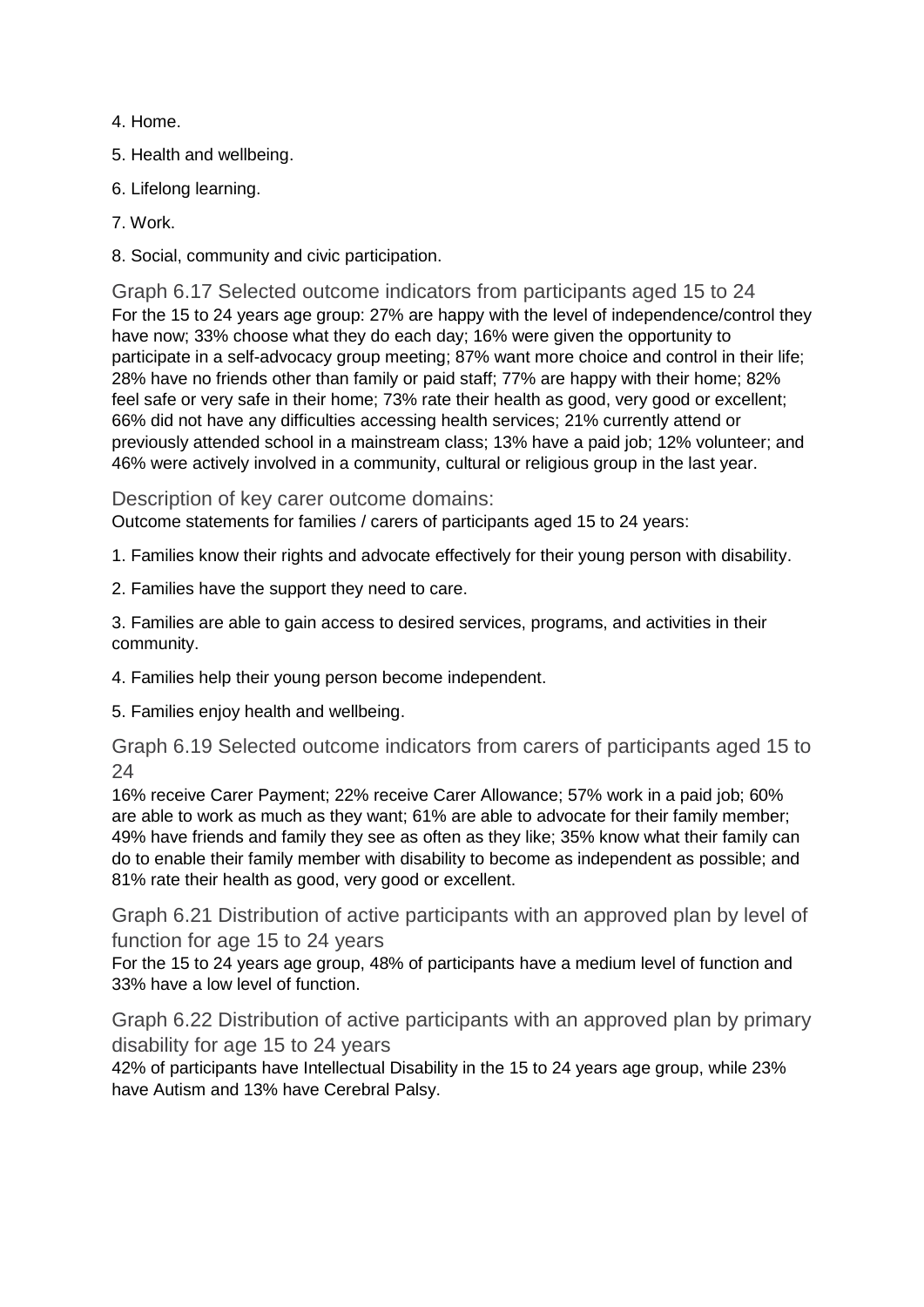Graph 6.23 Distribution of active participants with an approved plan by annualised committed support band for age 15 to 24 years The largest proportion of participants in the 15 to 24 years age group have annualised supports in the \$50,001-\$100,000 range (34% of the participants in the age group), followed by \$30,001-\$50,000 (19%) and \$250,001+ (16%).

Graph 6.24 Total annualised committed supports for active participants with an approved plan by support category for age 15 to 24 years Core - Daily Activities is the support category receiving the most committed supports (54%), followed by Core - Social and Civic (18%) and Capacity Building - Daily Activities (8%).

Participant age group: age 25 and plus

Description of key participant outcome domains The adult framework consists of 8 participant domains:

- 1. Choice and control.
- 2. Daily activities.
- 3. Relationships.
- 4. Home.
- 5. Health and wellbeing.
- 6. Lifelong learning.
- 7. Work.
- 8. Social, community and civic participation.

Graph 6.25 Selected outcomes indicators from participants aged 25 and plus For the 25 years and older age group: 51% choose what they do each day; 18% were given the opportunity to participate in a self-advocacy group meeting; 82% want more choice and control in their life; 31% have no friends other than family or paid staff; 60% are happy with their home; 64% feel safe or very safe in their home; 42% rate their health as good, very good or excellent; 51% did not have any difficulties accessing health services; 5% participate in education, training or skill development; of those receiving education, training or skill development, 65% receive it in mainstream settings; 28% were unable to do a course or training they wanted to do in the last 12 months; 17% have a paid job; 9% volunteer; and 42% were actively involved in a community, cultural or religious group in the last year.

Description of key carer outcome domains

The adult framework consists of 5 family / carer domains:

1. Families know their rights and advocate effectively for their family member with disability.

2. Families have the support they need to care.

3. Families are able to gain access to desired services, programs, and activities in their community.

- 4. Families have succession plans.
- 5. Families enjoy health and wellbeing.